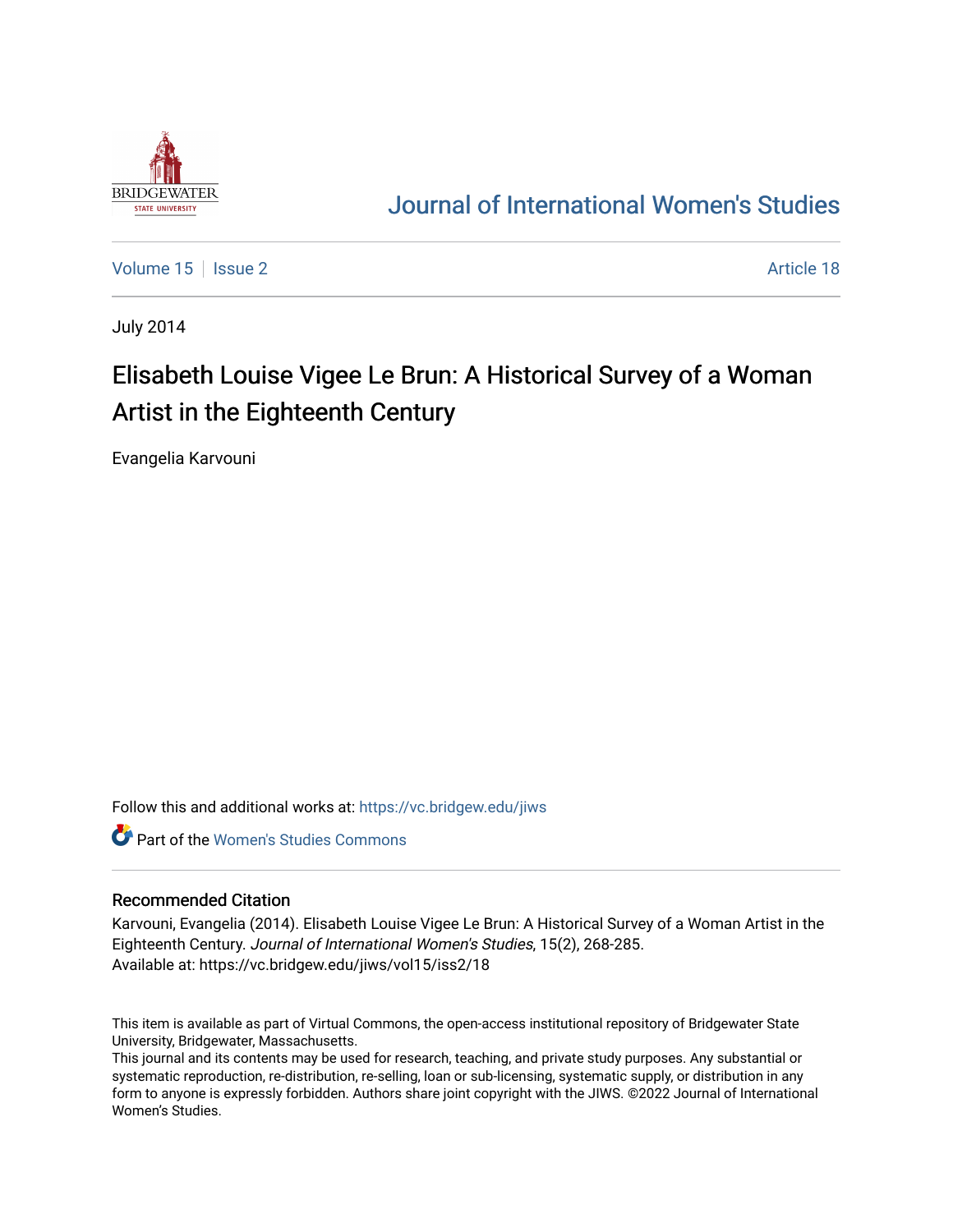#### Karvouni: Elisabeth Louise Vigee Le Brun: A Historical Survey of a Woman Ar

This journal and its contents may be used for research, teaching and private study purposes. Any substantial or systematic reproduction, re-distribution, re-selling, loan or sub-licensing, systematic supply or distribution in any form to anyone is expressly forbidden. ©2014 Journal of International Women's Studies.

## **Elisabeth Louise Vigee Le Brun: A Historical Survey of a Woman Artist in the Eighteenth Century**

## **By Evangelia Karvouni<sup>1</sup>**

#### **Abstract**

Elisabeth Louise Vigee Le Brun may be considered one of the most celebrated women artists of eighteenth century France. The elegance of her style and her ability to produce idealized images of her noble sitters made her increasingly popular within royalist circles. She was particularly favoured by the Queen Marie Antoinette whom she painted in a manner that provoked controversy among the critics and the public. Vigee Le Brun's approach to her royal subject was very sentimental as it can be seen from her statements in her autobiography, the "Memoirs". After the outbreak of the Revolution, Vigee Le Brun fled to Italy where she continued to paint portraits in the line of the Baroque rather than the Rococo tradition. Her reputation may be seen within the context of the influential role of the salon society of eighteenth century France. This society included women writers, painters and famous patrons of the arts. Their liberal behavior has become the topic of an extensive survey by contemporary feminist writers.

Keywords: women artists, portraits, France, Elisabeth Louise Vigee Le Brun

#### **Introduction**

 $\overline{a}$ 

Elisabeth Louise Vigee Le Brun, 1755-1842, was born in Paris during the reign of Louis XV, 1723-1774. Her life and professional career coincided with a period of profound social and political upheaval which not only led to the French Revolution but influenced almost every aspect of European life. As the painter of the Bourbons and the aristocratic circles surrounding the court of Louis XVI, the subsequent overthrow of the Monarchy with its dramatic results for the Royal family altered the course of her career. Vigee Le Brun, therefore, emerges as a painter of change whose paintings reflect the controversial social and political climate of her time.<sup>1</sup>

Motivated by that particular aspect of Vigee Le Brun's artistic practice, the present essay seeks to explore the historical and artistic discourses which shaped her concept of portraiture from the early years of her career to those of her major royal commissions which signaled her maturity both artistic and personal. Through her paintings the spectator is able to realize that Vigee Le Brun tried vigorously to adjust a male discourse to a feminist end. Her choice of subjects and her devotion to the art of portraiture set the paradigm for a female vision of painting the human character and physiognomy. Vigee Le Brun's work was brought to light

<sup>&</sup>lt;sup>1</sup> Evangelia Karvouni is an independent researcher writing and working in Athens, Greece. Her interests extend from the field of art history to archeology and cultural studies. She is particularly attracted to the intersections between art history and women studies. This is her first article on the famous eighteenth century woman artist Elisabeth Louise Vigee Le Brun whose spectacular career altered the course of French painting and left an invaluable legacy to the next generations of women artists.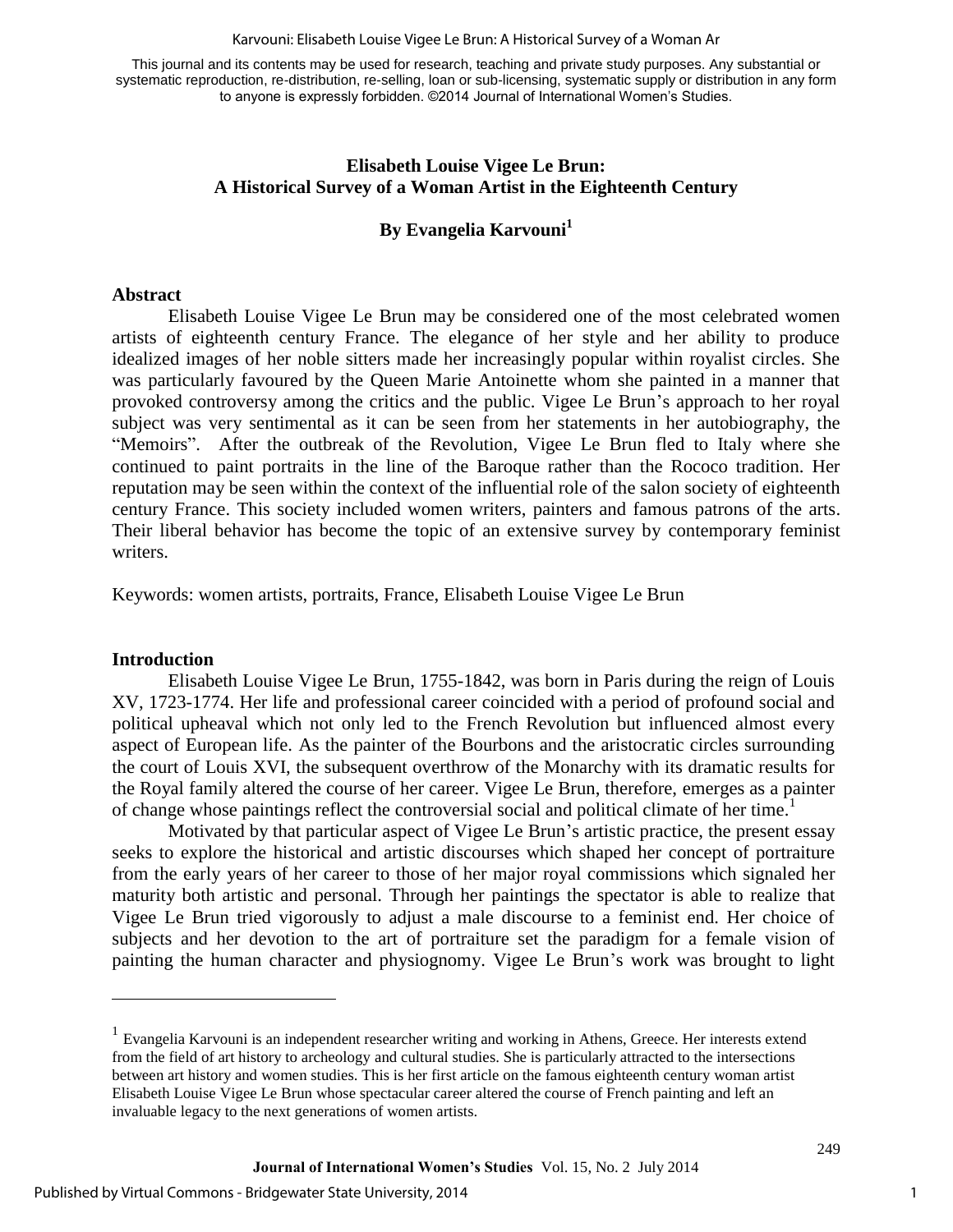mainly during the decade of the seventies and in so far the publications referring to her work are not as many as they should be.

## **The Formative Years (ca. 1770 - ca. 1778)**

In the catalogue accompanying the first major retrospective exhibition of the work of women artists active between the years 1550-1950, Ann S Harris has referred to Vigee Le Brun as the most celebrated woman painter of the second half of the eighteenth century.<sup>2</sup> Her fame can be largely attributed to her privileged position as the painter most favoured by Marie Antoinette, Louis XV1's Queen, whose portraits she repeatedly painted between 1778-1789. However this is only one aspect of her reputation which could equally be attributed to her sociable character and personal charm that helped launch her career and eventually gained her access to the Royal Household.<sup>3</sup> Moreover Vigee Le Brun has been credited with an ability to produce idealized portraits, images of her noble sitters, which made her one of the most sought after painters in the aristocratic society of pre-Revolutionary Paris.<sup>4</sup>

The origins of Vigee Le Brun's artistic career are rather difficult to trace. In an article published in  $1982$ ,<sup>5</sup> Joseph Baillio indicates the problems with the dating of her early works which prevent us from forming a clear image of her formative artistic education. According to the same source,<sup>6</sup> her father Louis-Vigee, a pastel portrait painter active between 1715-1767, taught his daughter some principles of design and initiated her in the techniques of pastel drawing. Louis-Vigee also sent her to his colleague, the minor painter Davesne, to learn how to mix oil colours<sup>7</sup> and thus the young artist developed a skill to work in pastel as well as in oil.<sup>8</sup> Unfortunately Louis-Vigee died when his daughter was only twelve. The next years and when she was still only fifteen, Vigee Le Brun is referred to as painting oil portraits in order to support her family financially.<sup>9</sup> At this age it was not usual for women to start a career in fine art since painting was a domain dominated by men as that was the case for so many other professional activities.

In her Memoirs, the artist also recognizes herself as a child prodigy when she refers to her enthusiasm for making drawings in the margins of her copy-books or on the walls of the boarding school which she attended from the age of six to eleven.<sup>10</sup> However as Ann S Harris argues, $1\overline{1}$  many women artists in history were referred to as precocious talents and this may be explained by the fact that only those who displayed an early development received further encouragement and eventually became accomplished painters.

According to the same author this might mean that other women of Vigee Le Brun's age who could potentially become artists but did not show the same premature development simply never had the chance of following an artistic career.<sup>12</sup>

The young artist's subsequent artistic education was not systematic. Women artists were denied access to the usual apprentice system followed by their male contemporaries in the French Royal Academy. Despite the obvious disadvantages of such an exclusion, there was also a positive side to that particular coin as far as it gave Vigee Le Brun the opportunity to work with more independence and the freedom to choose her own models instead of confirming herself to those promoted by the Academy. In 1782, for example, we can see the artist undertaking a daring experiment to model her *Self-portrait*, 1782, panel, no dimensions given, Private Collection, Switzerland upon Rubens', 1577-1640, portrait of *Susanna Lunden nee Fourment,* ca. 1622, panel, 79 x 54.5 cm, London, National Gallery.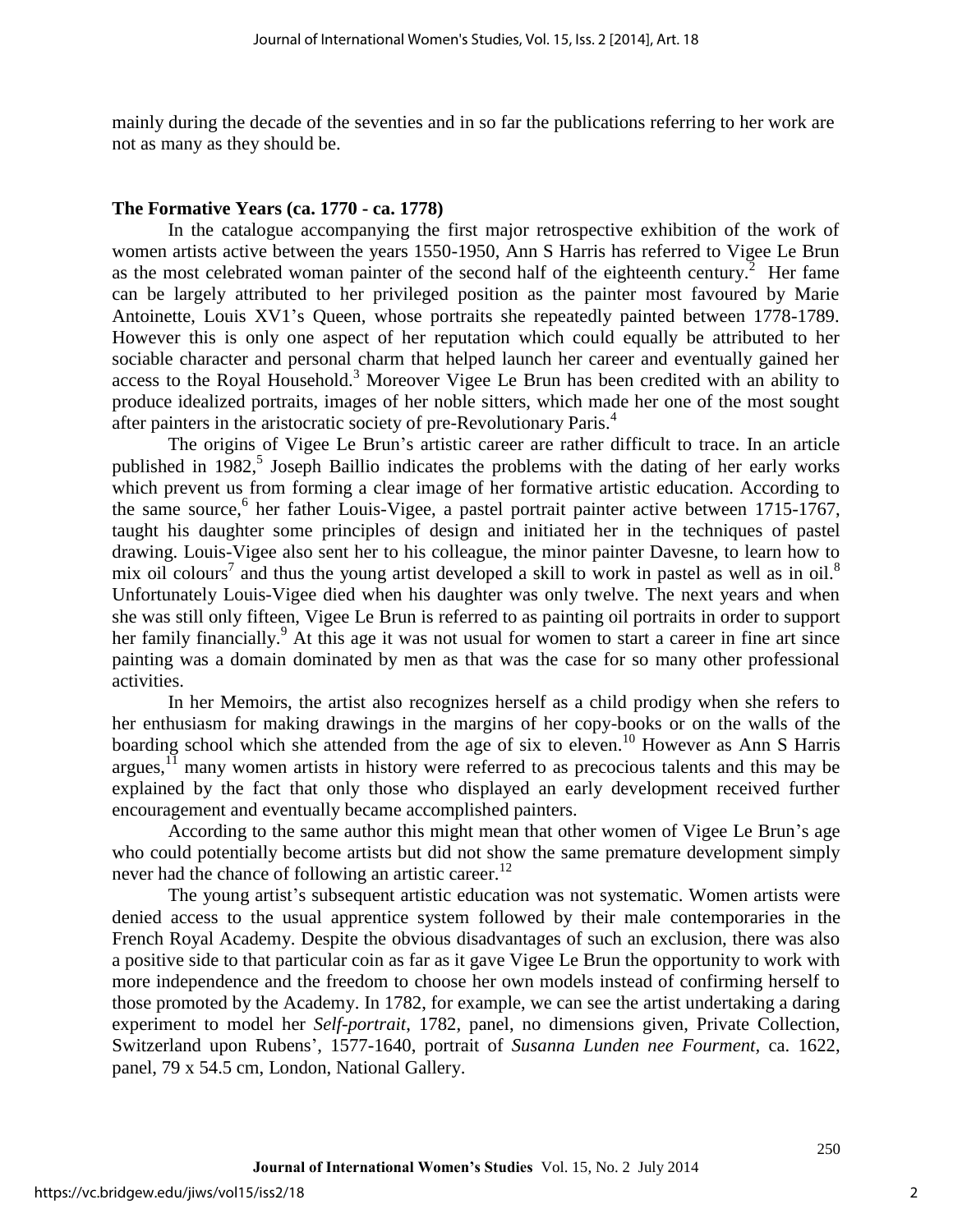

Self-portrait with straw hat, 1782

Vigee Le Brun's exclusion from the Academy's training program may also help explain why she made her artistic debut so quickly at a time when prolonged study from Old Masters' drawings, antique casts and the live model was required before an artist was judged capable of practicing painting independently.<sup>13</sup> At the same time, however, she apparently missed the chance of exposing herself to the stimulating environment of collective teaching and the constant exchange of ideas taking place in the Academy's drawing classes. Most significantly, at that time those classes were attended by such gifted students as Jacques-Louis David, 1748-1825, and discussions were centered around the revival of history painting and the return to antiquity.<sup>14</sup> Vigee Le Brun rather modestly acknowledged those trends in her large historical composition *Peace Bringing Back Abundance*, 1780, oil on canvas, 102.5 x 132.5 cm, Musee du Louvre, Paris, executed for the purpose of gaining its creator the honour of becoming a member of the Academy.<sup>15</sup>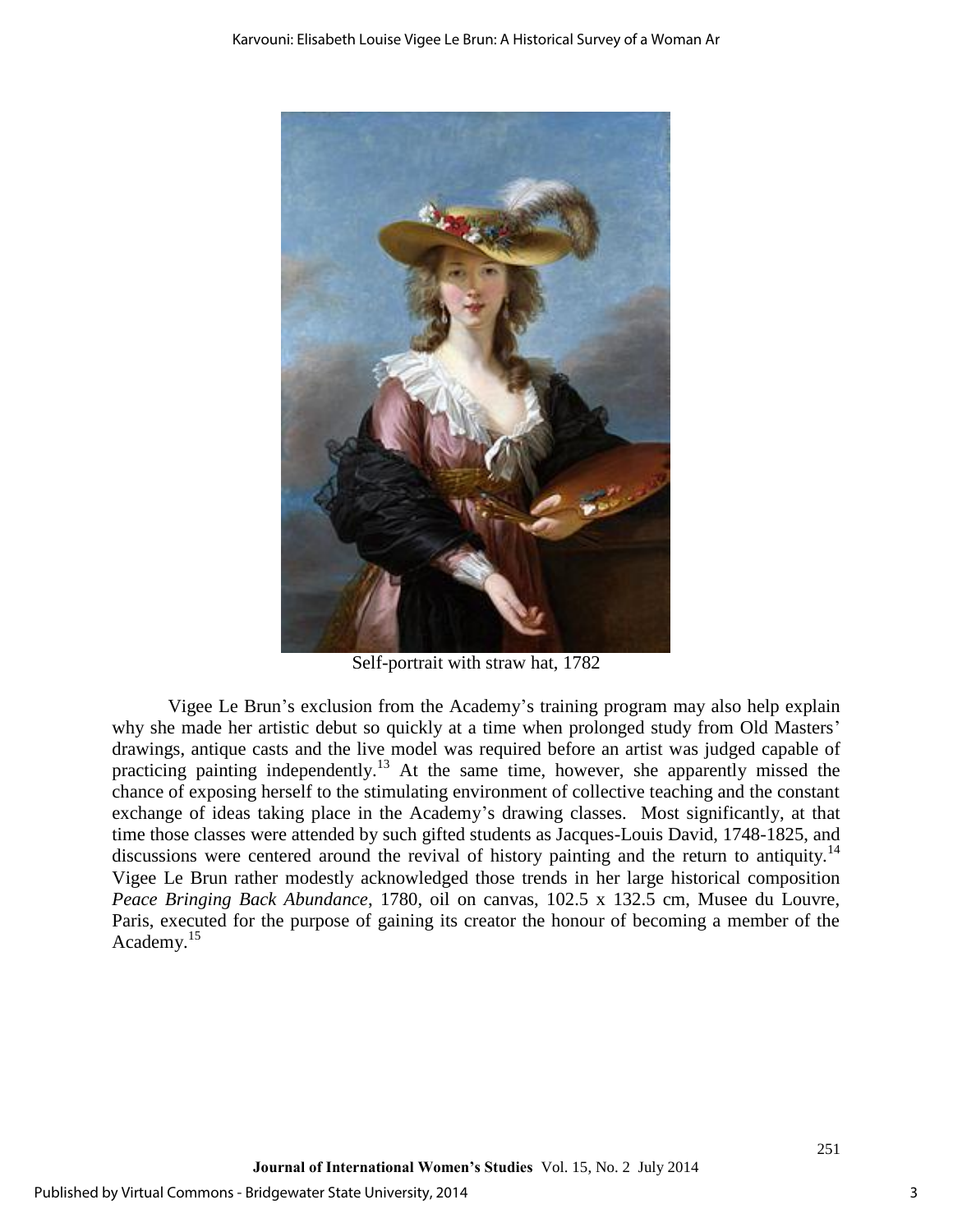

Peace Bringing Back Abundance, 1780

The next person to have played an indirect but important role in the continuation of Vigee Le Brun's artistic education was her mother Jeanne Maissin, 1728-1800. In the "Memoirs" she is described as a beautiful woman of however a 'sagesse austere'<sup>16</sup> who helped her daughter to overcome the grief of her father's loss.<sup>17</sup>

Like Berthe Morisot's, 1841-1895, mother almost a century later, Jeanne Maissin chaperoned her daughter at her visits to the galleries of the Luxembourg Palace. Moreover, as Joseph Baillio indicates, she also posed for her daughter's first attempts in portraiture.<sup>18</sup> If one is to accept the above author's identification of an oval bust-length portrait of a naked woman seen from behind as that of her mother 'vue par le dos', $^{19}$  then it is possible that she also provided her daughter with the live nude model, an essential opportunity to which, however, female artists were so obstinately denied access. That intimate drawing shows, though, that rigid social codes could in reality be overcome. In the galleries of the Luxembourg Palace Vigee Le Brun made numerous copies of Old Masters' paintings whereas at the same time she took some drawing lessons from the historical painter Gabriel Briard, 1725-1777, together with her artist friend Anne-Rosalie Boquet.<sup>20</sup> Apart from the Luxembourg Palace Vigee Le Brun also visited private Parisian collections with examples of the great masters of every school which were owned by Random de Boisset, the Duke of Praslin and the Marquis de Levis.<sup>21</sup> The fact that Vigee Le Brun had access to those noble collections may be explained by her father's artistic status.

Although in much of the discursive literature Louis Vigee is referred to as a minor pastel painter, in reality he held position as professor at the lesser Academie de Saint-Luc<sup>22</sup> and his associates included such distinguished persons as Francois Boucher, 1703-1770, and the influential female patron Mme Geoffrin, 1699-1777, whose portraits he is presumed to have painted.<sup>23</sup> Except for the minor painter Davesne, Louis Vigee was also befriended by the historical painter G. F. Doyen, 1726-1809, who gave Vigee Le Brun occasional advice before and after her father's death.<sup>24</sup> Louis Vigee's artistic status might also explain how the young artist came to be noticed by Joseph Vernet, 1719-1789, a landscape painter celebrated for his contributions in the genre of the dramatic and poetic landscape. Vernet gave useful instructions to the young painter and strongly advised her to paint primarily form "nature" because in his words "Nature is the best master of all".<sup>25</sup> Coming from a prestigious male master, those instructions further encouraged the young artist in her attempts at painting from life. Thus they may have contributed to her ability as a portraitist. Technically Vernet's lessons had little effect on Vigee Le Brun's work. Landscape painting does not appear in her portraits except as a backdrop in her compositions, as it can be seen in her portrait of *Madame Royale and the*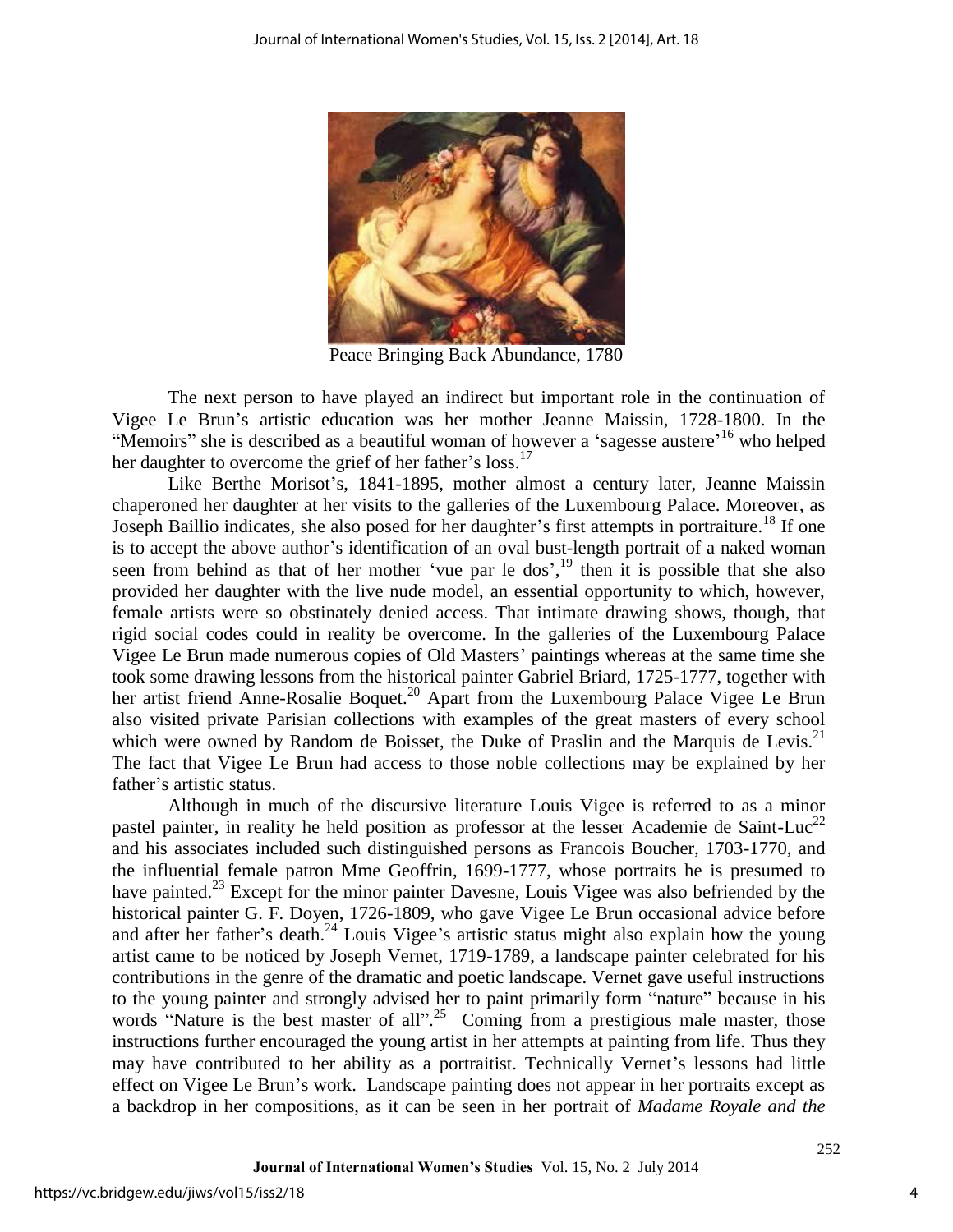*Dauphin Louis Joseph,* 1784, oil on canvas, 132 x 94 cm, Musee National du Chateau de Versailles.



Madame Royale and the Dauphin Louis Joseph 1784

Surprisingly enough, Vigee Le Brun came back to Vernet's lessons and to those of her father as late in her career as 1807 when she executed in pastel the landscape *Le Mont-blanc,* 1807-1809, pastel, no dimensions given Chambery, Musees d'Art et d'Histoire.<sup>26</sup>

At an earlier stage a venture in the genre of the poetic landscape is suggested in the picturesque waterfalls accompanying her portrait of *Countess Potocka,* 1791, oil on canvas: 142 x 126.5 cm, Kimbell Art Museum, Fort Worth, Texas. However, the similarity between the landscape background of the portrait and the landscapes of Vernet demonstrates that although her sense of portraiture matured during her career, her sense of landscape remained under the influence of the old generation.

According to Joseph Baillio, Vigee Le Brun copied landscapes by her teacher Vernet<sup>27</sup> and she also made a copy in oil of a pastel by Quintin de la Tour, 1704-1788. <sup>28</sup> Among young artists it was not uncommon to copy the works of masters they respected and Vigee Le Brun indirectly acknowledged this respect when she referred to his father's pastels as 'dignes du fameux La Tour'.<sup>29</sup> The artist does not seem to have made any more copies but she carefully studied the works of her contemporaries as well as those of previous generations and that knowledge can be seen extensively throughout her work. As it has already been mentioned, in her 1782 *Self-portrait,* she paid tribute to her favourite master Rubens by modeling the composition upon one of his female portraits. Her portrait of *The Children of the Baronne d'Esthal,* ca. 1772, oil on canvas, oval:72 x 59 cm, Cailleux Collection clearly seems to allude to Chardin's, 1669-1779, *The House of Cards*, ca. 1737, oil on canvas, 60.3 x 71.8 cm, National Gallery, London, whereas the same artist's influence as well as that of Rembrandt, 1606-1669, can be discerned in her portrait of her brother *Etienne Vigee en ecolier*, 1773, oil on canvas, 61 x 48 cm, Saint Louis Art Museum. The manner of the painting also recalls some of Reynolds', 1723-1792, early portraits such as for example the *Boy Reading*, 1747, oil on canvas: 78.7 x 63.5 cm, Private Collection, but it is not known whether Vigee Le Brun had seen them or not.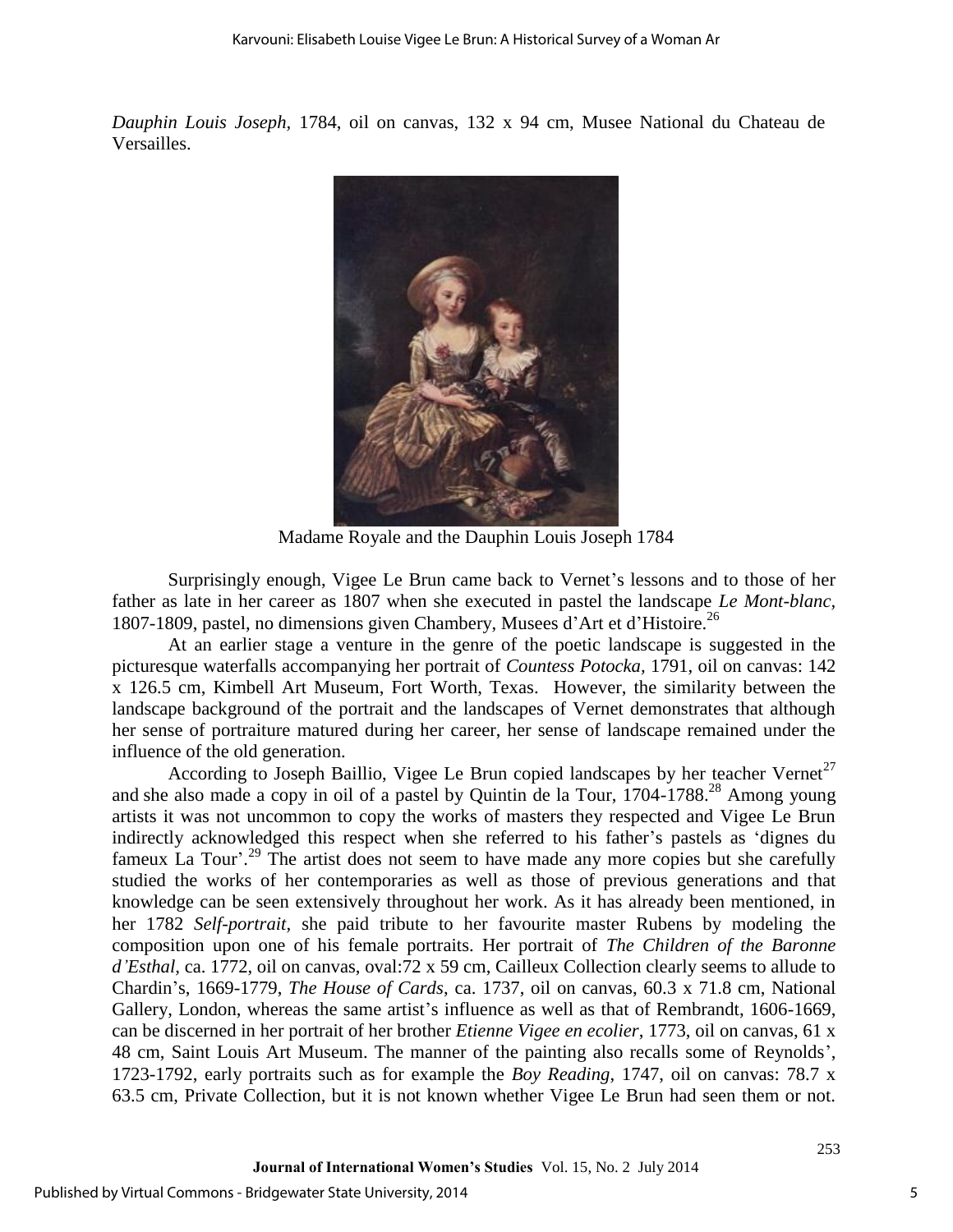Another painting dating from that early period, the portrait of the author of the "Caracteres" *La Bruyere*, 1775, no dimensions given, Musee de Versailles displays the influence of Nicolas de Largilliere, 1656-1746, and Hyacinthe Rigaud, 1659-1743, who had also painted portraits of that personality.<sup>30</sup>



The Children of the Baronne d'Esthal, 1772

However, Jean Baptiste Greuze, 1725-1805, was the artist who would make the strongest impression on her, and she made numerous studies of girls' heads from drawings by him. In her opinion, this had enabled her to "capture the half tones to be found in delicate flesh colours" as she later explained in her Memoirs. $31$ 

As a conclusion to these aspects of her artistic education it is worth noting that with the exception of the portrait of *La Bruyere*, 1775, Vigee Le Brun showed little interest in official portraitists whereas she was particularly attracted by such artists as Chardin, Greuze and Quentin de la Tour who painted portraits informally. For an artist who became best-known for her portraits of the Queen Marie-Antoinette, such evidence may cast some light on her later achievements concerning the Royal portrait.

With regard to her position as a female artist, Vigee le Brun's career was conditioned by the limitations placed upon her sex. Denied access to the official art schools, her first painting instructions came from her family environment and she also used her family members as models for her first attempts in portraiture. The portrait of her brother *Etienne* as well as that of *Her mother seen from Behind* have already been mentioned but other portraits of her family have variously been attributed to different artists, and Joseph Baillio mentions a portrait of her stepfather, *Le Sevre,* ca.1772 which has been attributed to Ducreux, 1737-1802, as a presumed portrait of Diderot.<sup>32</sup>

However, unlike other female artists who were fortunate enough to study with male masters, such as for example Adelaide Labille-Guiard, 1749-1803<sup>33</sup> Vigee Le Brun was never apprenticed to a master although she received occasional instructions by her painter friends. She must, therefore, be considered a self-taught artist who developed her artistic skills independently and whose early success was, according to Whitney Chadwick, a result of "determination, ambition and hard work".<sup>34</sup>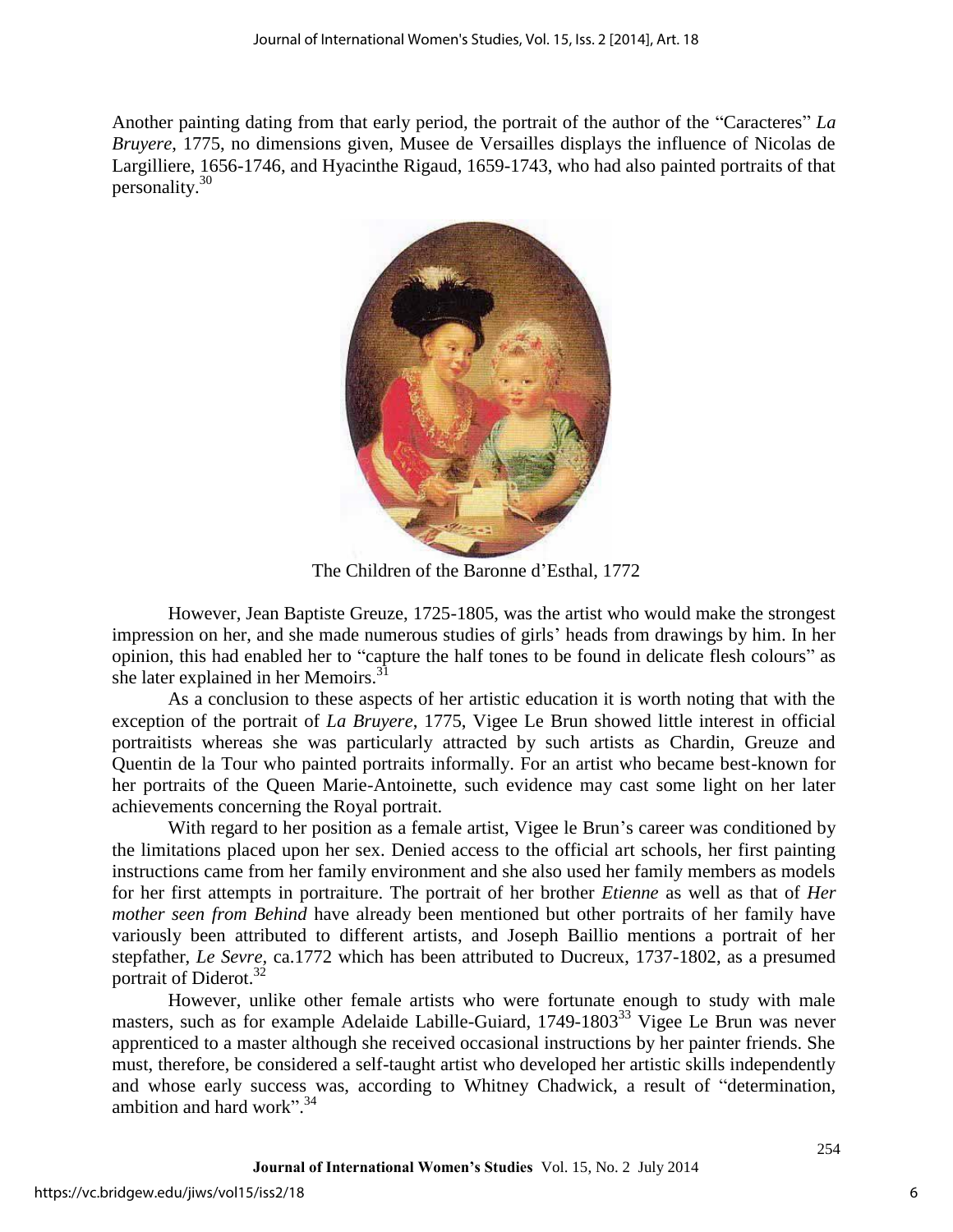## **The Years Between ca. 1778 - 1789**

*The Admission to the French Academy The portraits of the Queen* 

The first years of the 1770's were the years of Vigee le Brun's maturing as an artist. By 1776, the year of her marriage to the art dealer and connoisseur Jean-Baptiste Le Brun, 1748- 1813, she had become accomplished enough to be accepted by the Academie de Saint-Luc, the academy where her father had previously been a professor. By 1778 Vigee Le Brun had been fortunate enough to paint *The Duchesse de Chartres*, ca. 1778, oil on canvas, oval 68.5 x 53.3 cm, Private Collection, London.



The Duchesse de Chartres, 1778

This portrait of Marie Adelaide de Bourbon may help indicate the way by which Vigee le Brun gained access to the royal Household. Marie Adelaide, the daughter of the Duc De Penthievre, belonged to the "bastard" branch of the Bourbon family, being by her father the direct descendant of Louis XIV and his mistress Mme de Montepan. It was also the same year that Vigee Le Brun was ordered for the Austrian court her first royal commission, a full-length portrait of the Queen, *Marie Antoinette*, "en robe a paniers", 1778, oil on canvas; 237 x 177 cm, Kunsthistorisches Museum, Vienna.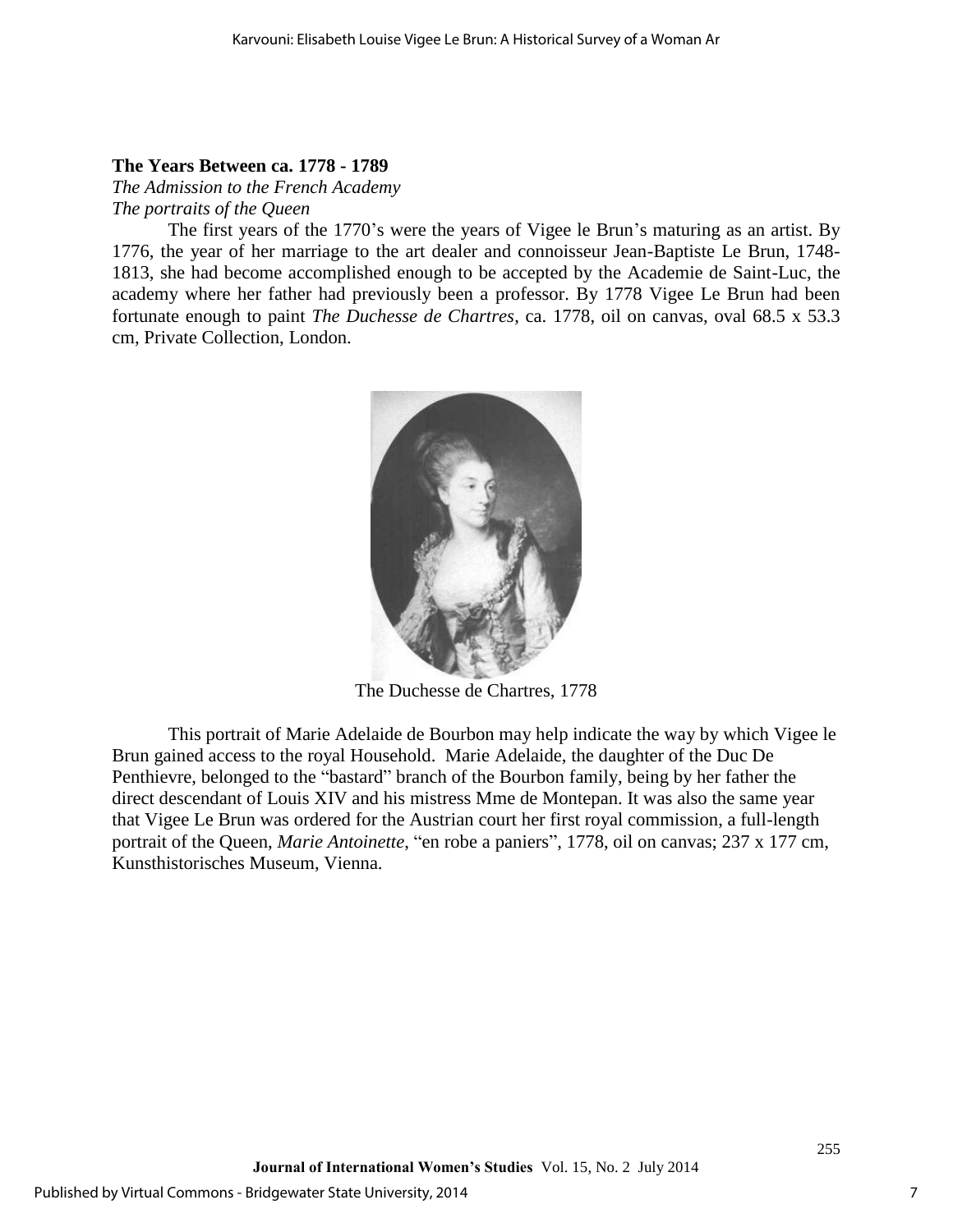

Marie Antoinette, "en robe a paniers", 1778

Being her first royal commission Vigee Le Brun chose to follow convention. The young Hapsburg princess who had been crowned queen only four years before has been represented in full length, sumptuously dressed in the more conservative fashion 'a paniers' and framed against a background of columns and draperies. The only informal detail is the still-life of flowers which is nevertheless placed near to the Royal Crown. Largillierre and Rigaux inevitably functioned as models for this type of grand official portraiture. However, the figure of the Queen looking off to the left and wearing a hooped skirt brings to mind the well-known figure of the Infanta Margarita, the daughter of the King of Spain, Philip IV as portrayed by Velazquez, 1599-1660, in his famous *Las Meninas*, 1656, oil on canvas, 321 x 281 cm, Museo del Prado, Madrid. A useful comparison can be made between this portrait and the portrait of the Queen painted five years later, *Marie Antoinette "en gaulle"*, 1783, oil on canvas, 90 x 72 cm, Collection of Princess von Hessen, Darmstadt. Here the Queen is dressed in more modern fashion without the artificial, bulky gown of the previous portrait and she is shown causally arranging flowers in a vase. Moreover she engages the viewer with her eyes by contrast to the more haughty manner of the previous image.



Marie Antoinette "en gaulle", 1783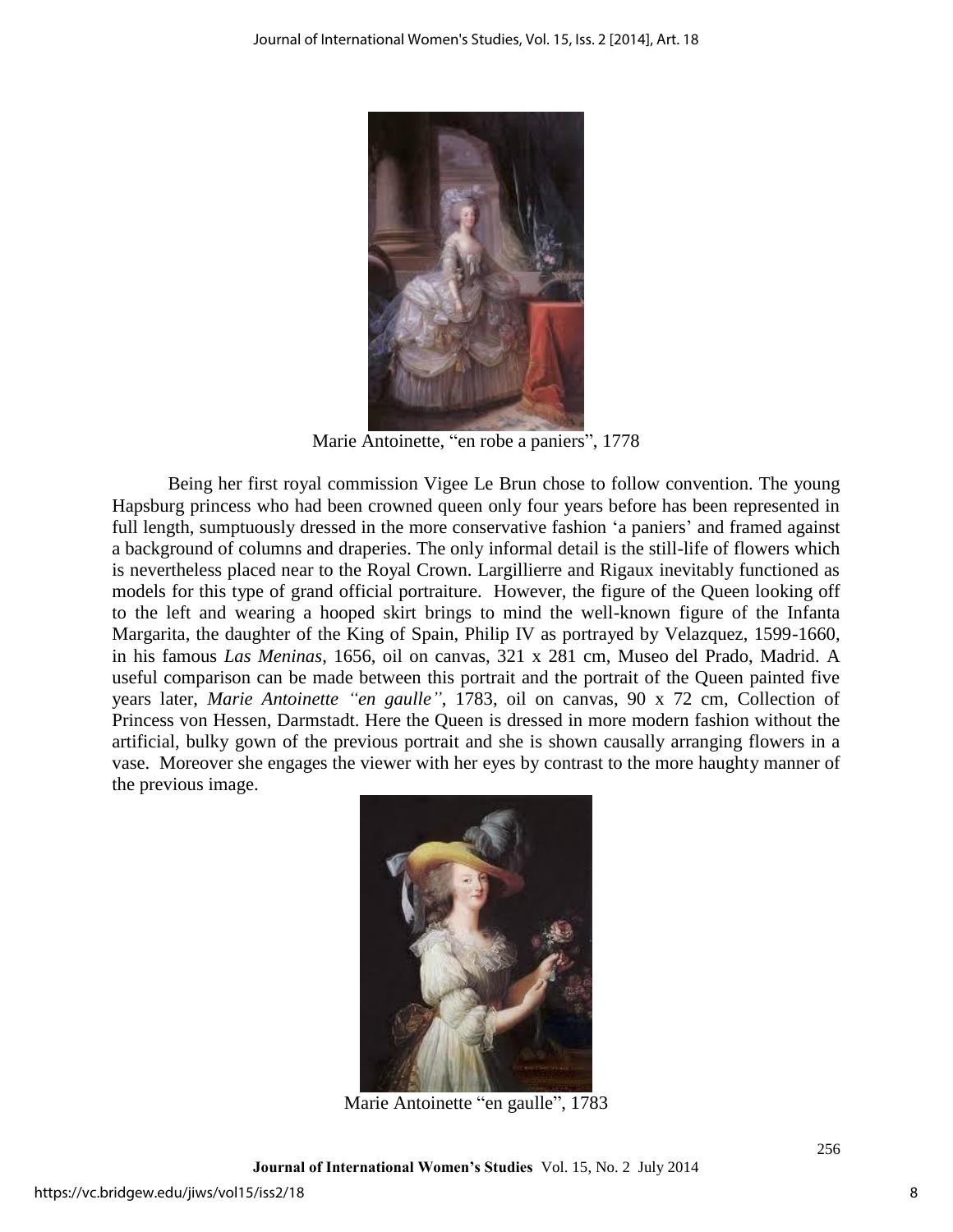Although to the contemporary viewer, the portrait might not seem disturbingly informal, at the time when exhibited at the Salon of 1783, it caused a great deal of controversy and was attacked as being indecent and prostitute-like.<sup>35</sup> It was during these years that the queen's extravagant behaviour had made her increasingly unpopular and the portrait seems to have done further harm to her image.

Although there had been portraits of Kings' mistresses in informal poses or even seminaked such as for example Boucher's, 1703-1770, portrait of the *Marquise de Pompadour in her Toilette*, undated, oil on canvas, 81 x 63 cm, Fogg Art Museum, Cambridge, Massachusetts or Drouais', 1727-1775, portrait of *Madame du Barry as Muse*, 1771, oil on canvas, no dimensions given, Chambre de Commerce, Versailles, the informal look of Vigee Le Brun's portrait established a familiarity between the sitter and the spectator which was still considered unacceptable for a royal image.

If a further comparison is made between this portrait and the famous *Self-portrait "Au chapeau de paille"*, 1782, also exhibited at the Salon of 1783, the artist's plaintive gaze which effects a look of sincerity contrasts with the Queen's rather devious three-quarter look and this may help explain why the Queen's portrait stimulated the mistrust of the public.

Vigee le Brun's marriage to the art dealer J. B. le Brun gave her further access to more private collections in Paris and was useful as her husband introduced her to his wide circle of leading painters of the time. The commercial and artistic success of the couple progressed rapidly. Their house in the Rue de Clery, the Hotel de Lubert, became one of the most fashionable salons before the Revolution.<sup>36</sup> Their weekly receptions were attended by a number of prominent Parisian figures, which included her old teacher, Joseph Vernet, 1714-1789, and Hubert Robert, 1733-1808, as well as distinguished members of the court such as the Polignacs and the Vaudreuils. It seems reasonable that at this stage Vigee le Brun aspired to be admitted to the Academie Royale de Peinture et de Sculpture. For this purpose Vigee le Brun executed the large allegorical painting, *Peace Bringing back Abundance*, 1780, which was submitted to the Academy as her entrance work, the "morceau de reception". The subject matter of the painting was carefully calculated as Vigee le Brun wanted to be admitted as a history painter, the highest of the painting genres. Most of her female predecessors, artists such as Rosalba Carriera, 1675- 1757, and Anne Vallayer-Coster, 1744-1818, had been accepted but nevertheless as practitioners of the inferior genres of portraiture and even lowlier, as still-life painters.<sup>37</sup> Her high aspirations and her conspicuous patronage by Marie-Antoinette would clearly have annoyed her painter contemporaries, although this is not explicitly stated anywhere.<sup>38</sup>

Jean Baptiste Marie Pierre, the Director of the Academy, opposed her candidacy on the grounds that her husband was a picture dealer and thus against the rules of admission.<sup>39</sup> Finally, the Queen intervened on behalf of her favourite painter and a special decree was issued on the 31st May 1783, by which Vigee Le Brun became a full member of the Academy. It is worth noting that her great painter rival at Court, Adelaide Labille-Guiard, 1789-1803, was received on the same occasion but with the less prestigious title of the "peintre des portraits".<sup>40</sup> Her more modest reception piece was a portrait in pastel of the sculptor Pajou, 1782, pastel on paper, 71.3 x 58.5 cm, Cabinet des Dessins, Musee du Louvre, Paris.

According to Pierre Rosenberg, Vigee Le Brun's entrance to the Academy was met with difficulties which were not altogether due to her sex.<sup>41</sup> Even though, as it has already been mentioned, she was not the first woman to become a member of the Academy, it was strongly felt that she was aiming too high in her ambition to be admitted as a history painter. However,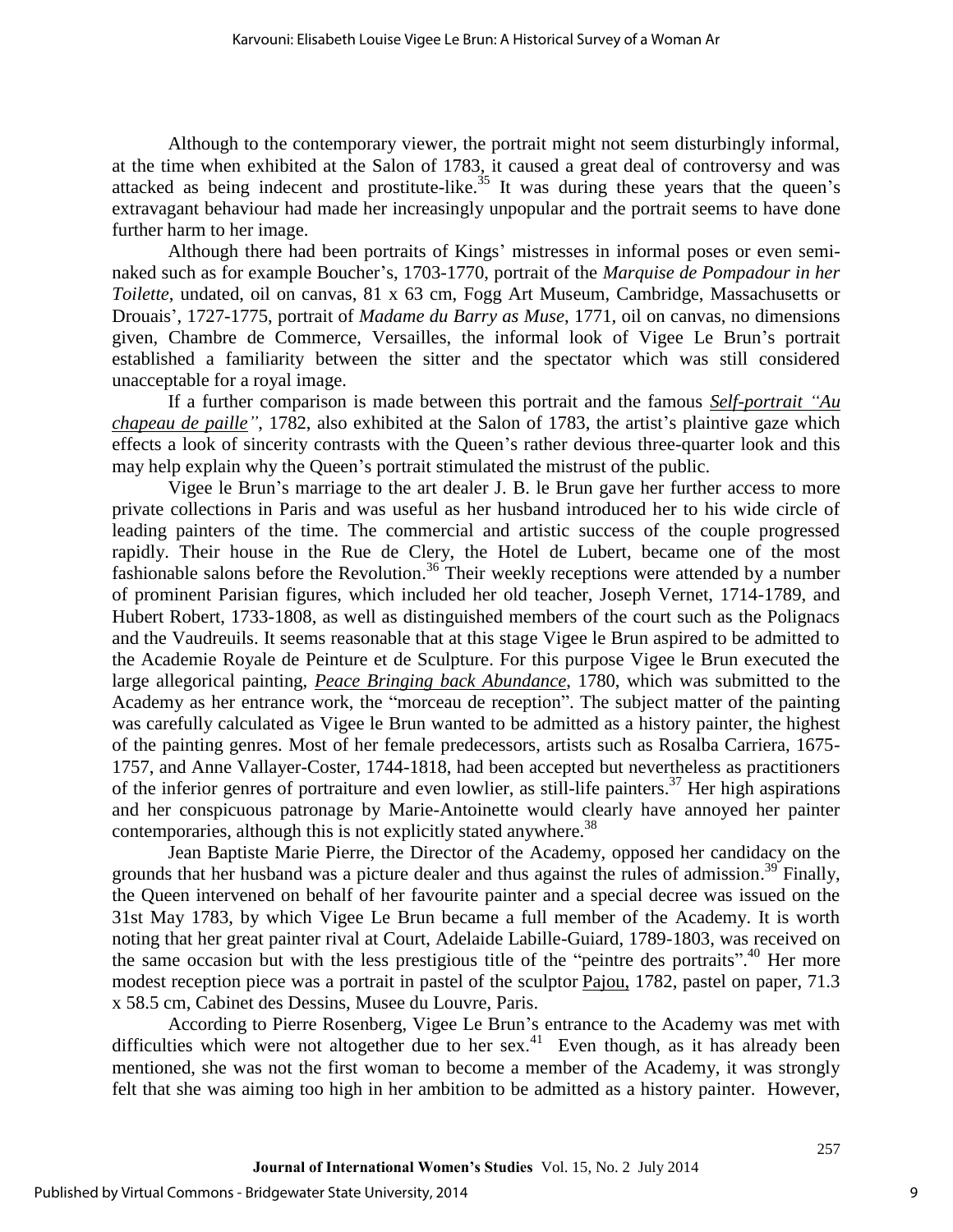the technical skill of *Peace Bringing Back Abundance* shows that Vigee Le Brun was equally capable of painting allegory as of painting portraits. More interesting is her apparent knowledge of Rosalba Carriera's allegorical pastels, $42$  thus showing an acknowledgement of the tradition established by her female predecessors. Pierre Rosenberg also assumes an influence by Pompeo Batoni, 1708-1787.<sup>43</sup> Batoni's historical paintings were quite well-known in France and his reputation might have increased during those last years before his death. The apparent italianate style of *Peace Bringing Back Abundance* and the similarities in composition with Batoni's *Peace and Justice*, ca. 1745, oil on canvas, no dimensions given, Museum of Fine Arts, Montreal suggest that Vigee Le Brun must have known the latter painting.

Pierre Rosenberg also assumes that this knowledge might have been indirectly through the canvases of Lazrenee l'aine 1725-1805.<sup>44</sup>

Vigee le Brun's admission to the Academy signaled the official recognition of her talent and opened her road to success. Between the years 1783-1789 she received a number of commissions, the most important of them being the three portraits of the Queen painted respectively in the years 1785, 1787 and 1788. Before discussing those portraits it would be interesting to consider how Vigee Le Brun recalls in her Memoirs her first encounter with the Queen at Fontainebleau: "I saw the Queen in grand attire, covered with diamonds. In the brilliant sunshine she seemed to me really dazz1ing. As she walked along, her head, uplifted on her beautiful neck, made her look so imposing and majestic that one was reminded of a goddess in the midst of her nymphs".<sup>45</sup> Written in 1835-37 thus nearly half a century after her first introduction, these words clearly reflect the old lady's idealization of the past as well as the nostalgia of the monarchist circles she frequented, a nostalgia which must have been reinforced in the period after the fall of the Empire  $(1814)$  and the Restoration of the Monarchy (c 1817).<sup>46</sup> In fact, the Queen was far from being goddess-like and as Baillio has indicated, her features were rather unattractive.<sup>47</sup>

This does not mean that those last three portraits of the Queen are not beautiful. As it has been noted with regard, in particular to her 1785 portrait of *Marie-Antoinette*, 1785, oil on canvas, 93.3 x 74.8 cm, Private collection, the artist has modified these irregular features, yet "she succeeds in capturing a more than recognizable likeness". <sup>48</sup> Furthermore Vigee le Brun's spontaneous admiration gave birth to a friendship between the two women that may account for the emotional content with which she endowed her subject and which helped bring out the human side of the Queen even in such more formal and authoritarian images as the 1788 portrait of *Marie-Antoinette*, ca.1788, oil on canvas, 278 x 192 cm, Collection Bronson Trevor.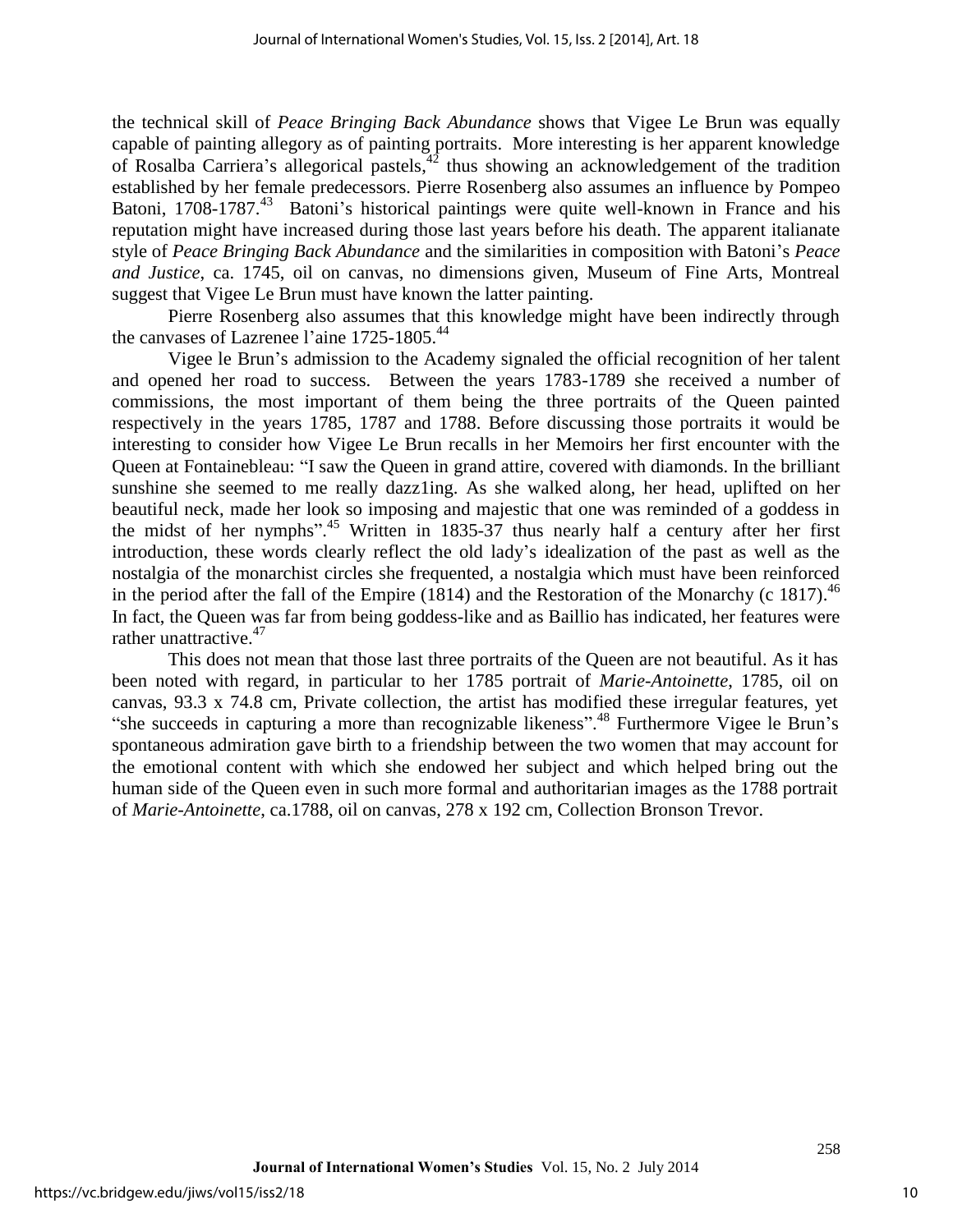

Marie Antoinette, 1788

Thus if a comparison is to be made between the latter portrait and Vigee le Brun's society portraits of the same period one is prompted to think the very warm portrait of the artist's close friend and an amateur painter herself, *The Marquise de Grollier*, 1788, oil on panel, Collection Comte Jean-Francois de Roussy de Saled, Chateau de Thorens, Thorens-Glieves.



The Marquise de Grollier, 1788

However, if Vigee le Brun's royal images are set against a wider iconographical context her presumed progress in royal portraiture will appear rather restrained. For example, Anthony Van Dyck's, 1599-1641, portrait of *Queen Henrietta Maria and her Dwarf Sir Jeffery Hudson*, ca. 1633, oil on canvas, 228.6 x 129 cm, National Gallery of Art, Washington or his half-length portrait of *Henrietta Maria*, 1635, oil on canvas 105.5 x 84.2 cm, Private collection, New York set an example of presentation of female royalty which influenced royal painters in England until the death of Sir Thomas Lawrence, 1769-1830.<sup>49</sup> In fact it is interesting to compare Lawrence's *Portrait of Queen Charlotte*, 1789, oil on canvas, 239 x 147 cm, London, National Gallery with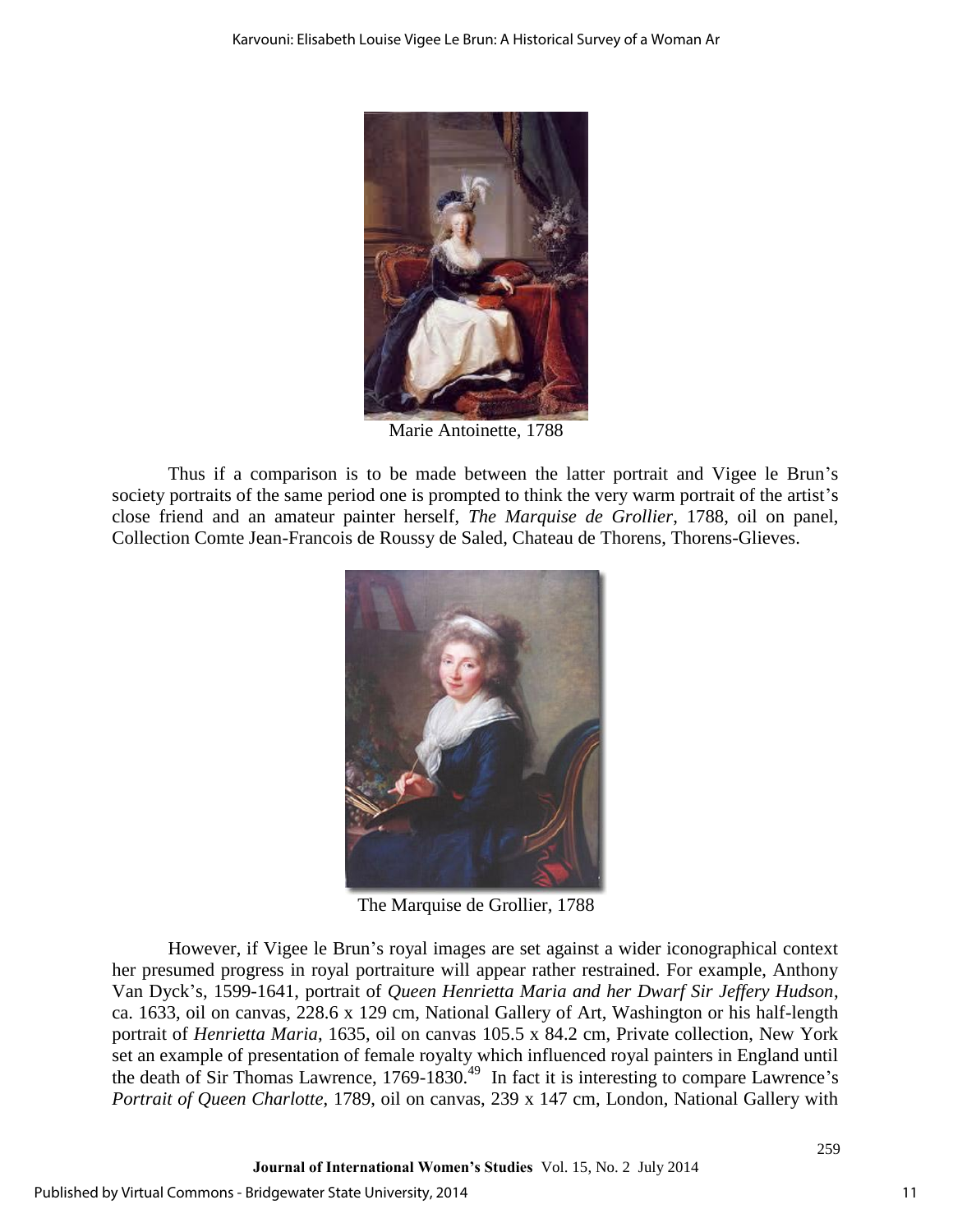Vigee le Brun's *Marie Antoinette,* ca. 1788, as far as it demonstrates that the Royal Houses of Europe displayed a preference for a particular type of female royal portrait. Both Queens are represented seated and in full length, framed against the obligatory columns and draperies in the background, their feet are placed on an elevated step and they are both dressed in elaborate clothing but not in formal Royal attire; Queen Charlotte is also shown hatless. Thus they give the impression more of noble women than Sovereigns.

Moreover Marie-Antoinette is holding a book which can be seen to have imprinted on its cover the Bourbon/Hapsbourg arms. The tradition of women holding books in portraits originally derived from pictures of the Virgin Mary but by the time of Marie-Antoinette's portrait the book in female portraits may be considered to reflect the Enlightenment ideas about the importance of education especially in relation to women and children who had not always enjoyed that right.<sup>50</sup> Books, usually in the form of a novel were often placed in the hands of distinguished female bourgeoisies as for example in Duplessis', 1725-1802, portrait of the daughter of Voltaire, *Mme Lenoir*, ca. 1764, oil on canvas, 65 x 55 cm, Musee du Louvre, Paris. More interestingly, as Philip Conisbee indicates,<sup>51</sup> Marie Leczinska, Marie-Antoinette's predecessor to the French throne, was even portrayed as reading a volume of philosophical essays in one of the replicas that Marc Nattier, 1685-1766, executed of his original *Marie Leczinska,* 1748, oil on canvas, 138 x 105 cm, Musee National du Chateau de Versailles.

Although the book in Marie-Antoinette's portrait does not have any indications that would make clear whether it is religious or secular, Vigee le Brun's intentions to create an image of the Queen that would present her as educated and in tune with modern ideas are already apparent. Moreover, the portrait was commissioned for the French Ambassador to Constantinople, a fact that makes its propagandistic message even more clear.

The last work which will be considered within the scope of the present essay is Vigee le Brun's well-known portrait of *Marie Antoinette and Her Children*, 1787, oil on canvas, 275 x 215 cm, Musee de Versailles.



Marie Antoinette and Her Children, 1787

Considering Marie Antoinette's unpopularity in the years preceding the Revolution, the portrait may be seen as a rather desperate attempt to restore a positive image of the Queen by presenting her as a caring and affectionate mother, Mother to all France, as well as to her own children. As Joseph Baillio has indicated, the commission for the portrait was given to Vigee Le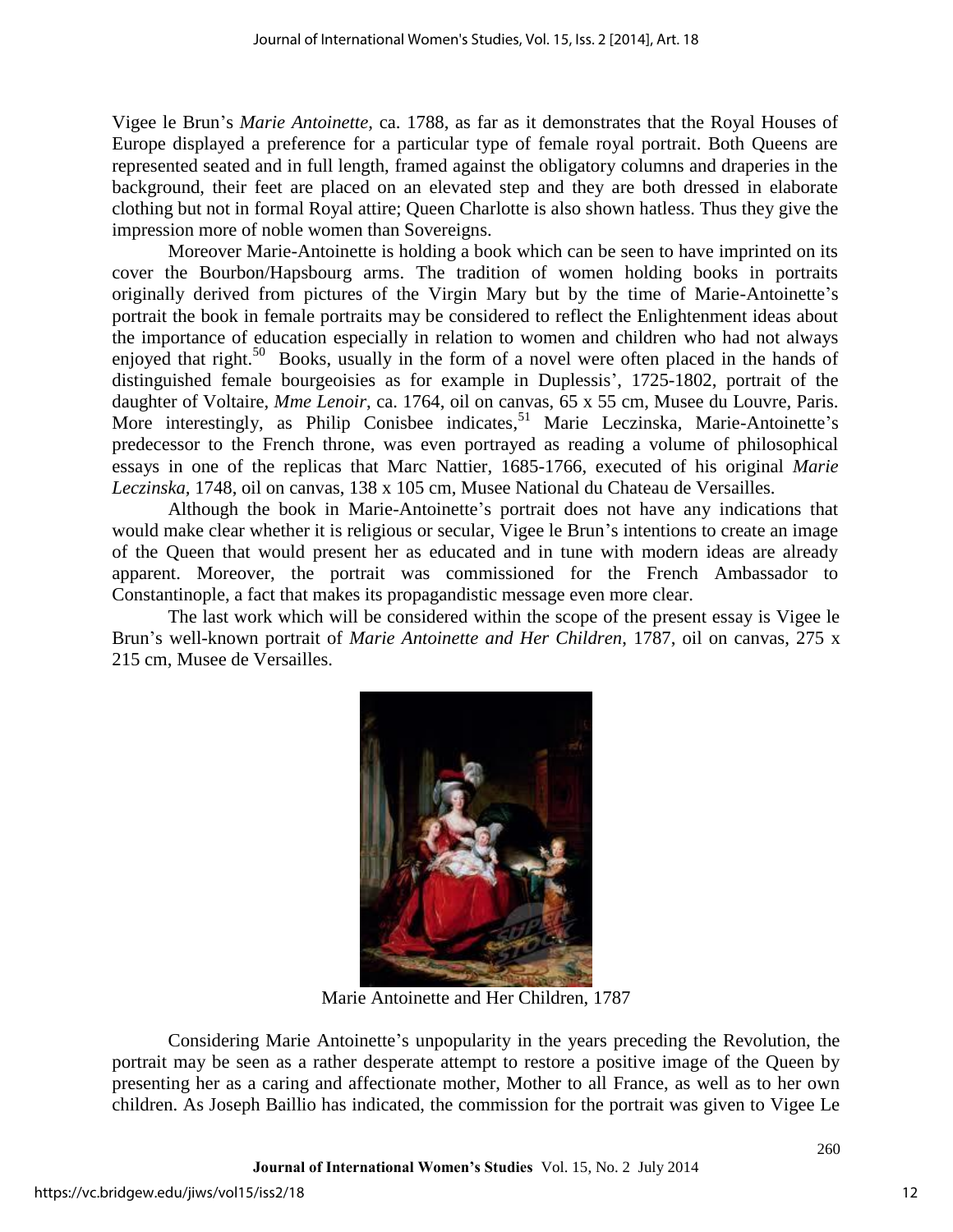Brun after the failure of the young Swedish artist, Adolf Ulrich Wertmuler to produce a portrait of the Queen which would redeem her in the eyes of her abused subjects.<sup>52</sup> His grotesque portrait of *Marie Antoinette and Her Children in the park of the Petit Trianon*, 1785, oil on canvas, 276 x 194 cm, National Museum Stockholm had been exhibited at the Salon of 1787 and according to Baillio it became the subject of "a great hue and cry among critics who deplored the casual manner in which the august sitters had been portrayed".<sup>53</sup> However looking at the portrait it seems more reasonable to assume that the critics were not so much annoyed by its informal manner but by its apparent superficiality which in no way flattered the royal sitters. In her equally informal portrait, Vigee Le Brun once again produced a flattering image of her noble sitters but she also animated the composition by basing it upon the triangular configurations of certain High Renaissance Holy Families. The figure of the Queen with a lively baby on her lap and her daughter leaning affectionately against her brings to mind Raphael's, 1483-1520, portraits of the Virgin Mary with child Jesus and St John the Baptist, such as for example the *Madonna of the Meadow*, oil on panel, 1505, 113 x 88 cm, Kunsthistorisches Museum, Vienna or *La Belle Jardiniere*, oil on panel, 1507, 122 x 80 cm, Musee du Louvre, Paris. By choosing such a dignified model from within traditional iconography, Vigee Le Brun constructed an imposing image of monarchial power which more than competently fulfilled its propagandistic aims.

### **Conclusion**

By 1789, the year of the outbreak of the Revolution, Vigee le Brun, though still thirty four, had already behind her more than fifteen years of artistic activity. As her most important works from those years, her portraits of Marie Antoinette may be considered to signal the way to her own artistic maturity. The first portrait of Marie Antoinette rather rigid and clumsy, is indicative of an artist who is still in the process of mastering the laws of his profession. Despite the affinities with Velazquez's *Las Meninas*, the painting by no means equals its model. In fact more attention has been paid to the meticulous rendition of the fabrics of the Queen's costume than to her figure or face. The second portrait, is still equally stereotypic although its informality suggests the friendship which in the meantime had developed between the artist and her royal sitter.

A remarkable shift can be discerned between the latter portrait and the one painted in 1785. The artist in absolute control of her means has endowed her subject with a psychological insight which makes Reynolds' comment to Northcote<sup>54</sup> seem almost justified. By the time of the last two full length portraits of the Queen, the artist has achieved her full potential as a painter of Royal portraits. However, as it has already been mentioned, Vigee le Brun's achievements do not break away with tradition but they are rather a successful continuation of it. This may be attributed as much to her ability as an artist as well as to the unsettled political climate which to a certain extent defined her vision.

Lastly if a comparison is to be made between Vigee Le Brun's portraits of the Queen and the shockingly realistic sketch by David of *Marie Antoinette on her Way to the Scaffold*, 1793, pen drawing, 15 x 10 cm, E. de Rothschild Collection, Musee du Louvre Paris, Vigee le Brun would be more accurately placed within the particular ambience in which she worked and whose ambitions and failures she so adequately recorded.<sup>55</sup>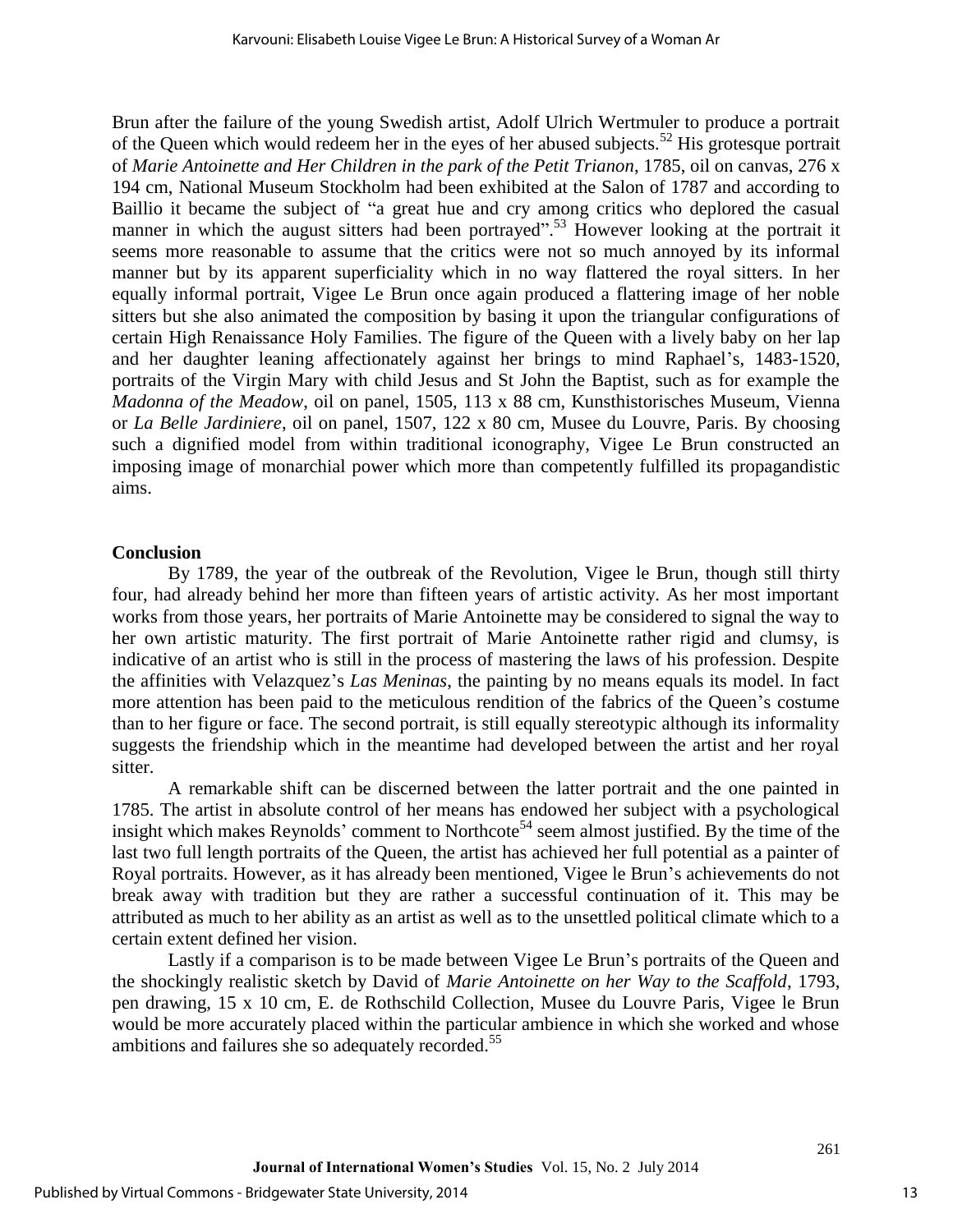## **Endnotes**

 $\overline{a}$ 

<sup>1</sup> Griselda Pollock, Vision and Difference. Femininity, Feminism and Histories of Art (London & New York: Routledge, 1988), 46-47. "Vigee Lebrun's career raises important questions about the artist's relationship to social change. For artists do not passively reproduce dominant ideology; they participate in its construction and alteration. Artists work in but also on ideology. Vigee Lebrun's practice as an artist was shaped by the conflicting ideologies emerging in a period of radical social upheaval in which not only was the structure of political power in society dramatically shifted but, more relevantly, within the new class formation, women's roles were transformed."

<sup>2</sup> Ann S. Harris, Women Artists: 1550-1950 (cat. exh. Los Angeles County Museum of Art, Dec 1976-March 1977), 190. "Elisabeth Vigee Lebrun, as she is now usually called, vies with Angelica Kauffman for the title of the most celebrated woman artist of their time. No women artists since have enjoyed the kind of success and admiration that they received."

<sup>3</sup> Denys Sutton, "Madame Vigee Le Brun: A Survivor of the AnciemRegime" in Apollo 116 (1982): 29. "Madame Vigee Lebrun had the right attributes for success in the carefree world of pre-Revolutionary Paris, as her Self-Portrait shows. She was good-looking, had natural charm and a fine dress sense; she possessed the art of pleasing: hers was the gift for making friends welcome."

4 Joseph Baillio, Elisabeth Louise Vigee Le Brun, 1755-1842 (cat.exh. Kimbell Art Museum Fort Worth Texas, 1982), 10. "Her success as a portraitist in a sophisticated world depended largely on her ability to idealise objective reality."

<sup>5</sup> Joseph Baillio, "Quelques Peintures Reattribuees a Vigee Le Brun" in Gazette des Beaux- Arts 99 (1982): 13-26. 6 Ibid., 13 "Son pere, Louis Vigee (1715-1767), etait un portraitiste d'un certain renom, aupres de qui elle apprit tres jeune quelques notions de dessin: c'est lui qui l' initia aux procedes techniques de la peinture au pastel sa propre specialite."

 $^7$  Eleanor Tufts, Our Hidden Heritage. Five Centuries of Women Artists (New York: Paddington Press, 1974), 125. "Her father was a pastel portrait painter who, quickly appreciating the early evidence of his daughter's talent, sent her to his colleague, the painter Davesne, to learn how to mix oil colors."

<sup>8</sup> It is only assumed that she used pastels as a young woman as there are no surviving works in this medium from this early period.

<sup>9</sup> Eleanor Tufts, Our Hidden Heritage, 127. "When her father died prematurely, Vigee Lebrun-still barely a child herself-set to work painting oil portraits in earnest to help pay for her younger brother's schooling."

<sup>10</sup> Elisabeth Louise Vigee Le Brun, Memoirs (London: John Hamilton Ltd, 1926), 12. "I will take first of all, dear friend, my earliest years, because it was in them that the nature of my future life was foreseen, my love of painting having revealed itself in my childhood. I was sent to a convent at the age of six and remained there till I was eleven. During that time I was always busy with the pencil, drawing whenever and wherever I could. My writing books and even those of my school-fellows, were filled with marginal drawings of little heads and profiles. On the dormitory walls I would draw faces and landscapes with coloured chalks."

<sup>11</sup> Ann S Harris, Women Artists, 42 "Several possible explanations for the apparently precocious development of women artists before 1800 can be suggested. The phenomenon might indicate that only women who demonstrated extraordinary potential as artists received any encouragement. Women who were late developers or who were less remarkably gifted as children simply never became artists."

 $12$  Ibid.

<sup>13</sup> The Academy's teaching methods are discussed in Anton Schnapper, Jacques-Louis David (New York: Alpine Fine Arts Collection Ltd, 1980), 12-16.

<sup>14</sup> David Wakefield, French Eighteenth Century Painting (London: Gordon Fraser, 1984), 95. "It was, finally under Vien's Directorship (1775-81) that the Ecole de Rome (i.e. one of the Academy's art schools) became the focal point for the Neo-classical movement, when the passion for archaeology stirred by the discoveries of Herculaneum and Pompei drew hordes of foreign scholars (notably Winckelmann), travellers and connoisseurs to the city as if to the shrine of a new religion. There the seeds were sown for a totally original and revolutionary art inaugurated by J.L. David, a former pupil of Vien."

<sup>15</sup> The painting as well as the events related to Vigee Lebrun's application for membership in the Academie Royale de Peinture et de Sculpture are discussed in David Wakefield, French Eighteenth Century Painting 22-25.

<sup>16</sup> The artist's words are quoted in Joseph Baillio, "Quelques Peintures Reattribuees a Vigee Le Brun", 14.

<sup>17</sup> Elisabeth Louise Vigee Le Brun, Memoirs, 22. "Perceiving that I was still under the impression of my cruel loss, my mother took it into her head to lead me around the picture-galleries."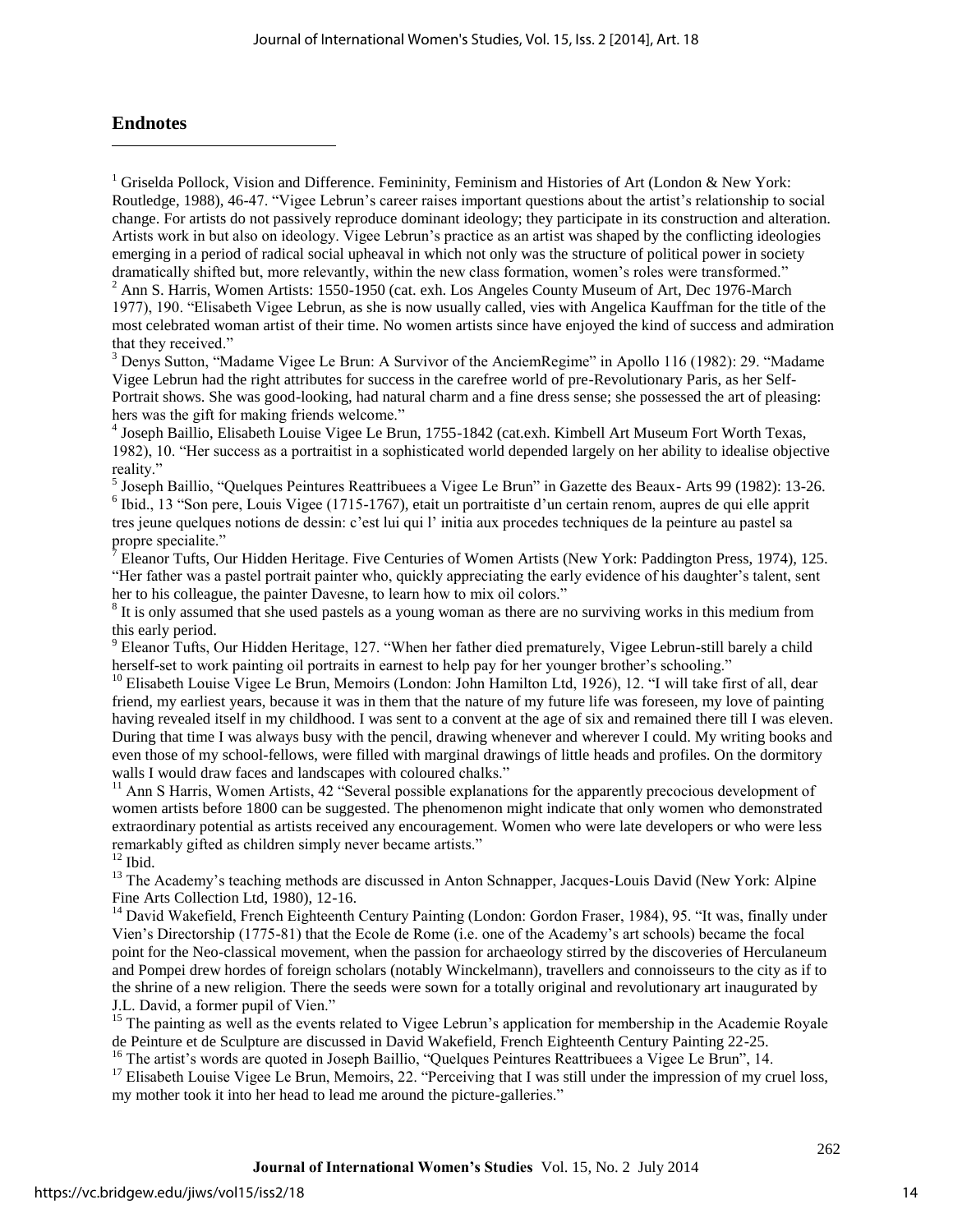- <sup>18</sup> Baillio, "Quelques Peintures Reattribuees a Vigee Le Brun", 14-15.
- <sup>19</sup> Ibid., 16, fig.4. E-L Vigee *Portrait de Jeanne Maissin "vue par le dos'*, undated, location unknown.

 $\overline{a}$ 

<sup>23</sup> Louis Reau, Histoire de la Peinture Francaise au XVIIIe Siecle (Paris & Brussels: G. van Oest, Tome 1, 1925), 80.

<sup>24</sup> Ann S. Harris, Women Artists: 1550-1950, 190.

<sup>25</sup> Joseph Vernet's advice is quoted in Baillio, E-L Vigee Le Brun, 1755-1842, 39.

<sup>26</sup> Reproduced in Gazette des Beaux-Arts, vol.91, 1978.

<sup>27</sup> Baillio in E-L Vigee Le Brun, 1755-1842, 39, mentions that two of them were recorded in the 1778 sale of Mme de Cosse under the titles *Women Drawing Water from a Well* and *Boatman Pulling his Craft towards the Shore*.

<sup>28</sup> Baillio, "Quelques Peintures Reattribuees a Vigee Le Brun", 15. Quentin de la Tour, *Portrait of Jean-Baptiste Le Moyne,* Cabinet des Dessins du Louvre.

 $29$  The artist's words are quoted in Reau, Histoire de la Peinture Francaise, 80.

<sup>30</sup> Raymont Couallier, "La Bruyere et ses portraits" in Gazette des Beaux-Arts 61 (1963):329. Largillier, *La Bruyere*, undated, Coll. Du duc de Mouchy, 331 H. Rigaud, *La Bruyere,* undated, dessus de port au chateau de Chantilly, Musee Conde.

<sup>31</sup> Elisabeth Vigee Le Brun, Memoirs, 23.

<sup>32</sup> Baillio, "Quelques Peintures Reattribuees a Vigee Le Brun", 4, fig.6. E.L. Vigee, *Le Sevre*, ca. 1772 Location unknown.

<sup>33</sup> Adelaide Labille-Guiard studied with both Quentin de la Tour and Francois Elie Vincent, 1708-1790. See Ann S. Harris, Women Artists: 1550-1950, 185.

<sup>34</sup> Whitney Chadwick, Women, Art and Society (London: Thames and Hudson, 1990), 150.

<sup>35</sup> According to the artist's words the Queen was accused of being portrayed "en chemise." E. L Vigee Le Brun, Memoirs 53-54. According to Ailleen Ribeiro, the chemise or shift was worn by women as their main undergarment but in the middle of the eighteenth century a new fashion of the so-called chemise dress, a lightweight muslin gown, appeared. Often transparent and revealing, the chemise dress became the cause of numerous attacks against women's morals, especially when worn by women of an elevated status as for example a Queen. Aileen Ribeiro, Dress and Morality (New York: Holmes & Meier, 1986).

<sup>36</sup> Jean-Luc Bordeaux "Elisabeth Louise Vigee Le Brun 1755-1842" in Art International 26 (1983). "Le success commercial et artistique des epoux Le Brun progressa rapidement, ce qui les encouragea a aquerir le vaste Hotel De Lubert qui abrita l'un des salons mondains les plus a la mode de l'époque."

<sup>37</sup> Pierre Rosenberg, "A Drawing by Madame Vigee Le Brun" in Burlington Magazine 123 (1981):739. "Vigee Le Brun was not the first woman to become a member of the Academy: she was preceded in 1722 by Rosalba Carriera (1675-1757), in 1757 by Mme Vien(1728-1805), in 1767 by Anna Dorothea Lisiewska-Therbusch (1721-82), and in 1770 by Mme Anne Vallayer-Coster (1744-1818) and Mme Roslin (1734-72)".

<sup>38</sup> Rosenberg, "A Drawing by Mme Vigee Le Brun", 740. "The real ground of this objection was the simple fact that, despite the support of Joseph Vernet, Mme Vigee seems to have been unpopular with most of her painter contemporaries (especially Pierre, who became 'premier peintre du roi' in 1770), who were offended by Marie-Antoinette's conspicuous patronage of Mme Vigee."

<sup>39</sup> Baillio, E. L. Vigee Le Brun, 1755-1842 41.

<sup>40</sup> Ibid., 42.

<sup>41</sup> Rosenberg, "A Drawing by Mme Vigee Le Brun", 739.

<sup>42</sup> E.g. *Peace and Justice*, undated, unknown location, Baillio, E-L Vigee Le Brun, 1755- 1842, 43.

<sup>43</sup> Rosenberg, "A Drawing by Mme Vigee Le Brun" 741.

 $^{44}$  Ibid.

<sup>45</sup> Vigee Le Brun, Memoirs, 56.

<sup>46</sup> Adam Brooks "Privileged Portraits: Vigee Le Brun" in Art in America 70 (1982): 77. "Her memoirs, published in 1835-37, are certainly her liveliest and most romantic self-portrait. The book seems to have taken shape in the course of her salons, as she dictated her reminiscences to her niece, nephew and various visiting authors. Even before she "wrote" her book, she actively participated in a nostalgic cult of royalism by re-exhibiting *Marie Antoinette and her Children* at the Salon of 1817 and by reviving her own salon during the Bourbon Restoration."  $47$  Baillio, E-L Vigee Le Brun, 1755-1842, 63.

<sup>&</sup>lt;sup>20</sup> Elisabeth Louise Vigee Le Brun, Memoirs, 21.

 $^{21}$  Ibid., 23.

 $^{22}$  Baillio, "Quelques Peintures Reattribuees a Vigee Le Brun", 16.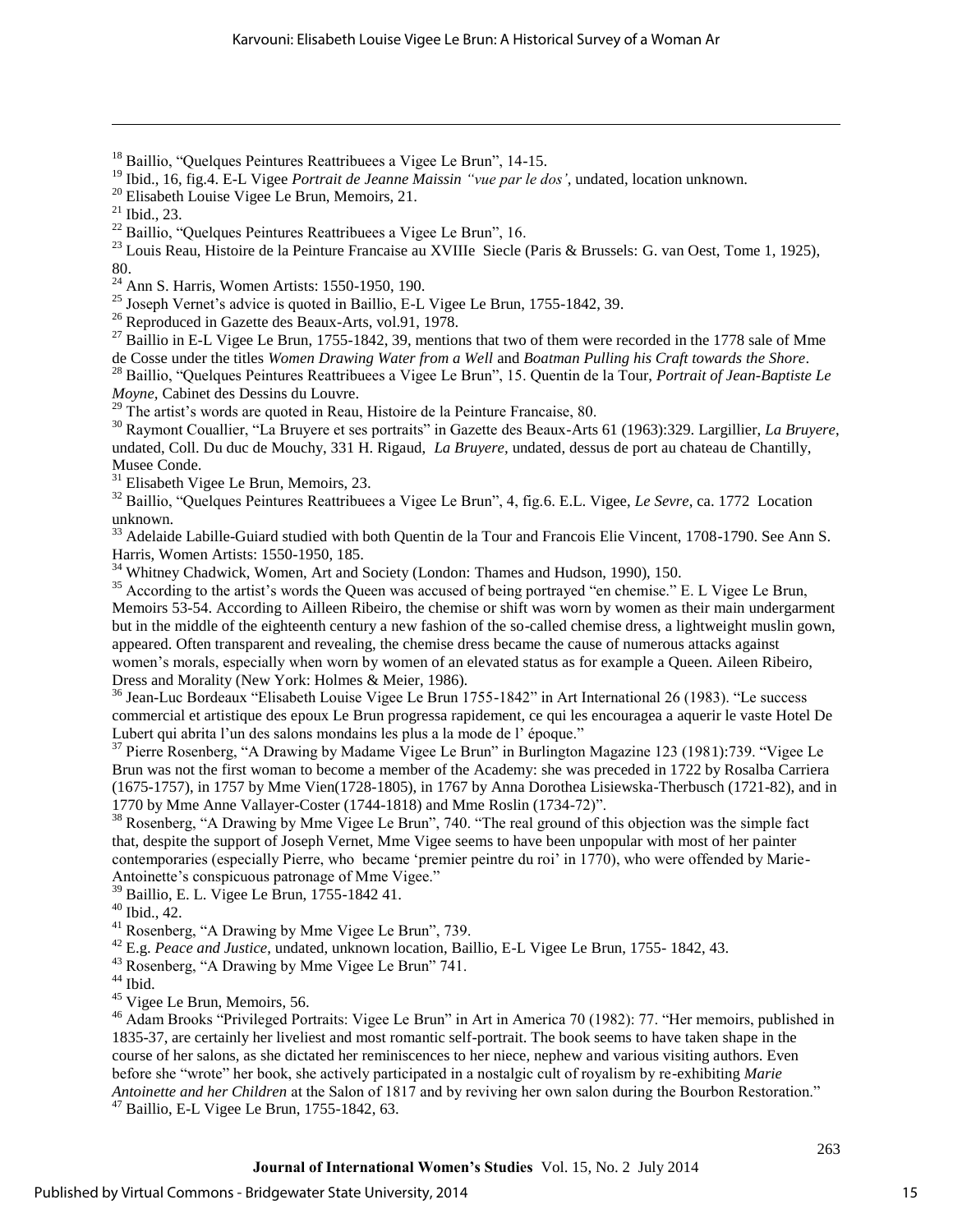$^{48}$  Ibid.

 $\overline{a}$ 

<sup>51</sup> Phillip Conisbee, Painting in Eighteenth century France (Oxford: Phaidon Press, 1981), 124.

 $52$  Baillio E-L, Vigee Le Brun, 1755-1842, 8.

<sup>54</sup> In 1787, after seeing Vigee Le Brun's portrait of Marie Antoinette, Reynolds had the following exchange with his pupil James Northcote: "Pray what do you think of them, Sir Joshua?" "That they are very fine" he answered. "How fine?" I said. "As fine as those of any painter," was his answer. "As fine as those of any painter, do you say? Do you mean living or dead?" When he answered me rather briskly, "Either living or dead." I then, in great surprise, exclaimed, "Good G…! what, as fine as Vandyke?" He answered tartly "Yes and finer." Quoted in Baillio, E. L Vigee Le Brun, 1755-1842, 63.

<sup>55</sup> The critical appraisal of Vigee Le Brun's portraits of the unfortunate Queen Marie-Antoinette emerged out of the discussions between the author of this article and the well-known British painter Dorian Ker. D. Ker was kind enough to provide his knowledge and expertise to the final presentation of this paper in the eighteenth century art seminar at the Department of Art History of the University of Essex, UK. (1994).

<sup>49</sup> Christopher Brown, Anthony van Dyck (Oxford: Phaidon Press, 1982), 224.

<sup>&</sup>lt;sup>50</sup> However, as Carol Duncan has amply demonstrated, the scope of women's education was still limited and mainly directed towards the fulfillment of their domestic duties, i.e. the caring of their husband and the upbringing and education of their children. Carol Duncan, "Happy Mothers and Other new Ideas in French Art" in The Art Bulletin LV (1973):582.

<sup>53</sup> Ibid., 8.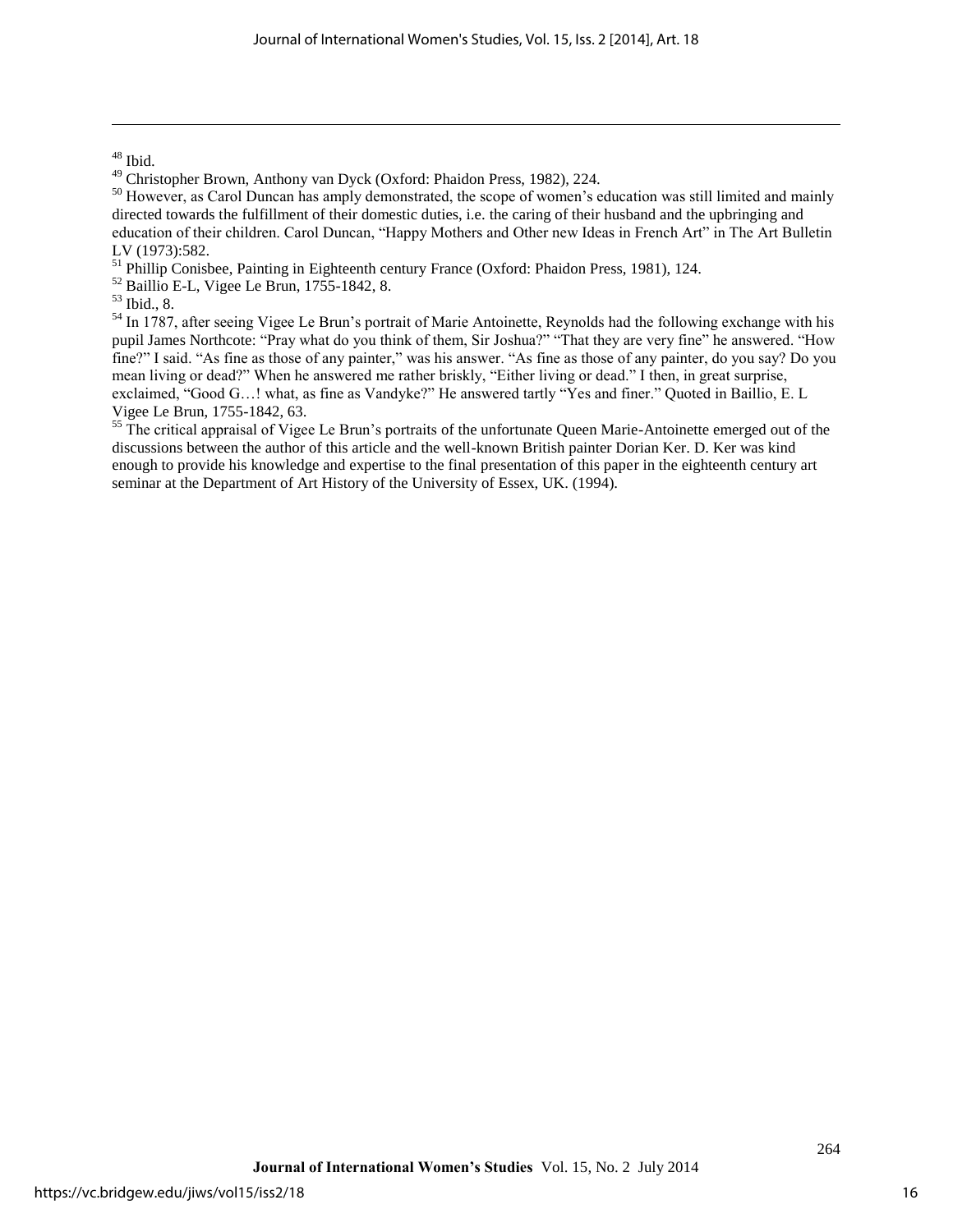## **Selected Bibliography**

Baillio, Joseph; Elisabeth Louise Vigee Le Brun, 1755-1842 cat. exh. David Robb (ed), Kimbell Art Museum, Fort Worth, Texas June 5 - Aug 8 1982.

 . Quelques Peintures Reatribuees a Vigee Le Brun; in, Gazette des Beaux Arts, Vol. 99, Jan 1982, pp 13-26.

- Bordeaux, Jean-Luc; Elisabeth Louise Vigee Le Brun, 1755-1842; in, Art International, Vol. 26, II/Aug 1983, pp. 25-87.
- Brilliant, Richard; Portraiture Reaktion Books, London, 1991.
- Brooks, Adams; Privileged Portraits: Vigee Le Brun, in, Art in America, Vol. 70, Nov 1982, pp.74-81.
- Brown, Christopher; Anthony van Dyck. Phaidon Press, Oxford, 1982.
- Chadwick, Whitney; Women. Art and Society Thames & Hudson, London 1990, repr 1992.
- Chateau de Versailles; Marie-Antoinette Archiduchess, Dauphin et reine, cat exh. Editions des Musees Nationeaux, 16 May - 2 Nov 1955.
- Conisbee, Philip; Painting in Eighteenth Century France, Phaidon Press, Oxford, 1981.
- Couallier, Raymond; La Bruyere et ses Portraits, in, Gazette des Beaux Arts, Vol. 61, May 1963, pp. 327-36.
- Crow, Thomas; Painters and Public Life in Eighteenth-century Paris Yale University Press, New Haven & London, 1985.
- De Lastic, Georges; Vigee Le Brun.,in, Gazette des Beaux Arts, vol.100: supp. Sept 82, pp 33-4.

De Nolhac, Pierre; Mme Vigee Lebrun, peintre de la reine Marie-Antoinette Gupil & Manzi, Paris, 1908.

. La Reine Marie-Antoinette Colman & Leny, Paris 1931.

- Duncan, Carol; Happy Mothers and Other New Ideas in French Art., in, Art bulletin. LV, Dec 1973, pp. 570-83.
- Elisabeth Louise Vigee-Le Brun; Memoirs trans. by Shelley Gerard, John Hamilton Ltd., London 1926.
- Fine, Elsa-Honig; Women and Art. A Hisotry of Women painters and Sculptors from the Renaissance to the Twentieth Century, Allonheld & Schram/Pris, Montclair, London, 1978.
- Gallet, Michel; La Maison de Madame Vigee-Lebrun rue du Gros-Chenet., in, Gazette des Beaux-Arts, Vol. 56, Nov. 1960, pp. 275-84.
- Greer, Germaine; The Obstacle Race. The Fortunes of Women Painters and their work, Secker & Warbourg, London 1979.
- Haskell, Francis; Rediscoveries in Art. Some Aspects of Taste. Fashion and Collecting in England and France. Phaidon Press, London, 1976.
- Hearsey, John; Marie Antoinette, Constable, London, 1969.
- Levey, Michael; Rococo to Revolution: major trends in eighteenth-century painting. Thames & Hudson, London 1977 (repr.) 1984.

Munhall, Edgar; The Beauty of the Head that Ruled, in Art News, vol.82, Jan 1983, pp. 106-108.

- Nochlin, Linda & Harris S. Ann; Women Artists 1550-1950 cat.exh Los Angeles County Museum of Art, Dec 1976- March 1977.
- Parker, Roszika & Pollock, Griselda; Old Mistresses. Women Art and Ideology. Routledge & Kegan Paul, London, 1981.
- Pollock, Griselda; Vision and Difference. Femininity. Feminism and Histories of Art. Routledge, London & New York, 1988.